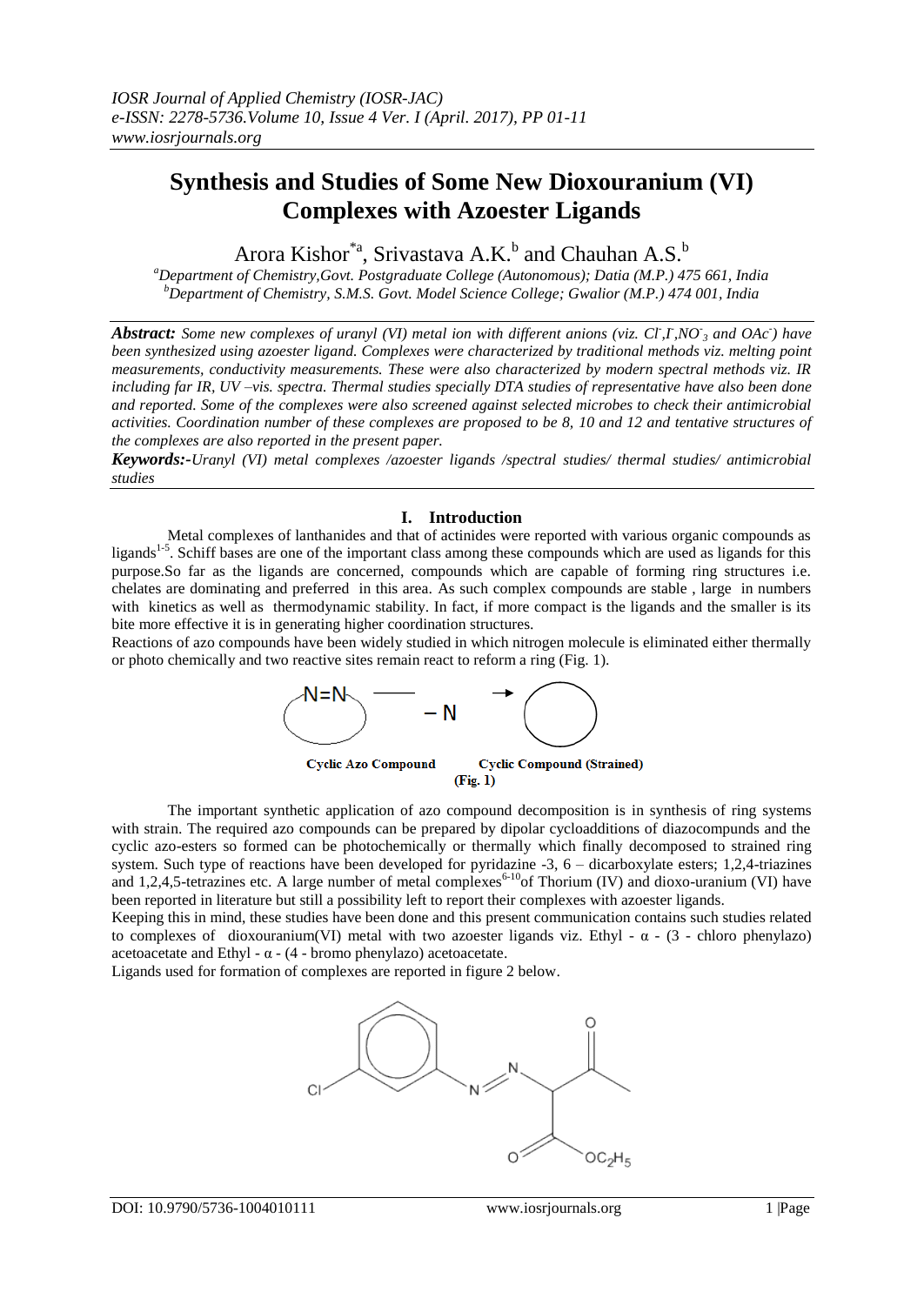Chemical Formula:  $C_{12}H_{13}CIN_2O_3$ Exact Mass: 268.06 Molecular Weight: 268.70 m/z: 268.06 (100.0%), 270.06 (32.1%), 269.06 (13.7%), 271.06 (4.5%), 270.07 (1.4%) Elemental Analysis: C, 53.64; H, 4.88; Cl, 13.19; N, 10.43; O, 17.86

**Ethyl-α-(3-chloro phenylazo) acetoacetate**



Chemical Formula:  $C_{12}H_{13}BrN_2O_3$ Exact Mass: 312.01 Molecular Weight: 313.15 m/z: 312.01 (100.0%), 314.01 (97.4%), 313.01 (13.7%), 315.01 (13.5%), 314.02 (1.4%) Elemental Analysis: C, 46.03; H, 4.18; Br, 25.52; N, 8.95; O, 15.33

# **Ethyl-α-(4-bromo phenylazo) acetoacetate Figure 2**

## **Experimental:**

All chemicals which are used for the purpose of preparation of new compounds were obtained in the sealed containers from standard sources e.g. Emerck, Aldrich, CDH and BDH.Uranyl (VI) metal salts viz. dioxouranium (VI) chloride, dioxouranium (VI) nitrate, dioxouranium (VI) acetate, salts were obtained from the RJ (Robbert Johson Company Ltd.) and BDH (British Drug House), Poole, England. All the chemicals were of AR, AnalR grade. Dioxouranium (VI) iodide was prepared in laboratory by reacting dioxouranium (VI) nitrate with potassium iodide.

#### **Formation of Azo-ester Ligands and their complexes**

Jolly V. S. et al $^{11-12}$ have reported the synthesis of many new azo-esters. The complex forming capabilities of some of the azo-esters have been explored in the present investigations against dioxouranium(VI) metal salts.The azo-ester compounds viz. 2-Aceto-2-N (substituted phenyl) azoethylethanoates were prepared as per according to the methods reported in literature<sup>13-14</sup>. All these substituted azo-ester compounds obtained are deeply coloured i.e. reddish brown solids with low melting points and most of them became viscous in the hot summer season of this north central region of Madhya Pradesh where the temperature in this season reaches almost  $44-45^{\circ}$ C. The reported new coordination compounds of dioxouranium (VI) metals were obtained by the reaction of the azoesters with metal salts at the pH ranging from 8 to 10 at the room temperature in water medium containing small amount of alcohol/butanol/mixture of two alchohols.

All the new compounds synthesisd were analysed and their analytical studies were reported as reported earlier in related literature<sup>6-10</sup>.

## **II. Results And Discussions**

Analytical data of azoester ligands viz. yield, color, mol. weight etc. are reported in table 1

| S.No | Azoester Ligands : Structure & Name | R        | Yield | <b>Color</b>         | Molecular<br>Formula   | <b>Molecular</b><br>Weight |
|------|-------------------------------------|----------|-------|----------------------|------------------------|----------------------------|
|      | $\mathcal{L}^{\mathsf{N}}$          | $3 - C1$ | 80%   | Dark<br><b>Brown</b> | $C_{12}H_{13}CIN_2O_3$ | 268.70                     |

#### **Table 1:** Analytical Data of Azoester Ligands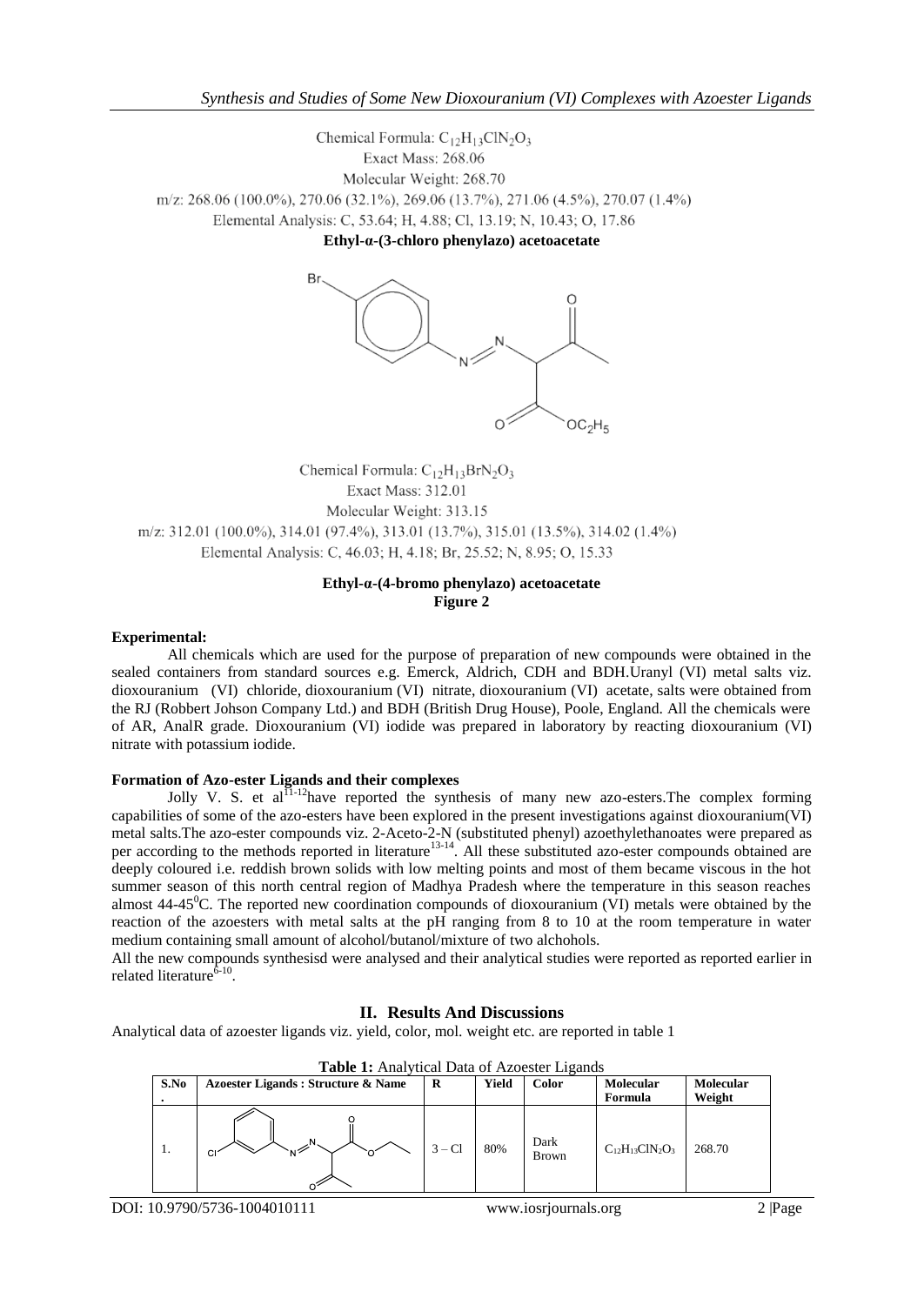|    | Ethyl - $\alpha$ - (3 - chloro phenylazo)<br>acetoacetate       |          |     |                       |                        |     |
|----|-----------------------------------------------------------------|----------|-----|-----------------------|------------------------|-----|
| 2. | Br<<br>Ethyl - $\alpha$ - (4 - bromo phenylazo)<br>acetoacetate | $4 - Br$ | 80% | Light<br><b>Brown</b> | $C_{12}H_{13}BrN_2O_3$ | 286 |

Mass spectral data of these azoester compounds i.e. ligands are also reported in the tables 2,3 and the prominent peaks observed are listed in these tables for these compounds. Base ion peak are marked and shown in the tables for these compounds. Though spectra of azosters show the peaks related to fragments that may be formed after fragmentation but investigator was not able to record parent ion peak.

**Table 2 :**Mass Spectral Details of Ethyl –  $\alpha$  – (3– chloro phenylazo) acetoacetate

| -<br>m/z | <b>Relative Abundance (%)</b> |
|----------|-------------------------------|
| 206      |                               |
| 127      | 99                            |
| 112      | 10                            |
| 102      | 15                            |
| 92       | 20                            |
| 75       |                               |
| 65       | 35                            |
| 52       |                               |

**Table 3 :**Mass Spectral Details of Ethyl – α – (4 – bromo phenylazo) acetoacetate)

| m/z | <b>Relative Abundance (%)</b> |
|-----|-------------------------------|
| 207 | 2                             |
| 156 | 45                            |
| 143 | 2                             |
| 129 | $\overline{2}$                |
| 117 | 2                             |
| 104 | 2                             |
| 77  | 95                            |
| 62  | 2                             |
| 51  | 32                            |

Despite of the semi solid physical state of the azo ester ligands during summer season the new complexes of uranyl (VI) metal ion obtained were all crystalline solid with generally high melting points. These were stored in polythene tubes after re-crystallization. The purity of the new compounds was checked by the chromatographic methods. The new complexes prepared are listed below and their analytical data are presented in table 4.

- 1. [Bis (ethyl–α–(3–chloro phenylazo) acetoacetato) diiodo] Dioxouranium (VI)
- 2. [Bis (ethyl–α–(3–chloro phenylazo) acetoacetato) dinitro] Dioxouranium (VI)
- 3. [Bis (ethyl–α–(3–chloro phenylazo) acetoacetato) dichloro] Dioxouranium (VI)
- 4. [Bis (ethyl–α–(3–chloro phenylazo) acetoacetato) diacetato] Dioxouranium (VI)
- 5. [Bis (ethyl–α–(4–bromo phenylazo) acetoacetato) diiodo] Dioxouranium (VI)
- 6. [Bis (ethyl–α–(4–bromo phenylazo) acetoacetato) diacetato] Dioxouranium (VI)
- 7. [Bis (ethyl–α–(4–bromo phenylazo) acetoacetato) dinitro] Dioxouranium (VI)

**Table 4:** Analytical Data of The New Metal Complexes of Dioxouranium (VI) Metal Salts with Substituted Azoester Ligands

| S. No. | <b>Compound Name</b>                                   | Molecular Formula            | Color  | <b>Molecular</b><br>Weight<br><b>Calculated</b><br>(Observed) |
|--------|--------------------------------------------------------|------------------------------|--------|---------------------------------------------------------------|
| 1.     | <b>Bis</b><br>$(ethyl-\alpha-(3-chloro)$<br>phenylazo) | $C_{24}H_{28}I_2N_4O_8U$     | Yellow | 992.34                                                        |
|        | acetoacetato) diiodo] Dioxouranium (VI)                |                              |        | (985)                                                         |
| 2.     | $(ethyl-\alpha-(3-chloro)$<br>phenylazo)<br><b>Bis</b> | $C_{24}H_{26}Cl_2N_6O_{14}U$ | Deep   | 931.43                                                        |
|        | acetoacetato] dinitro] Dioxouranium (VI)               |                              | Yellow | (927)                                                         |
| 3.     | $(ethyl-\alpha-(3-chloro)$<br><b>Bis</b><br>phenylazo) | $C_{28}H_{32}Cl_2N_4O_{12}U$ | Light  | 925.51                                                        |
|        | acetoacetato) diacetato] Dioxouranium (VI)             |                              | Yellow | (918)                                                         |
| 4.     | <b>Bis</b><br>$(ethyl-\alpha-(3-chloro)$<br>phenylazo) | $C24H26Cl4N4O8U$             | Light  | 878.33                                                        |
|        | acetoacetato) dichloro] Dioxouranium (VI)              |                              | Yellow | (870)                                                         |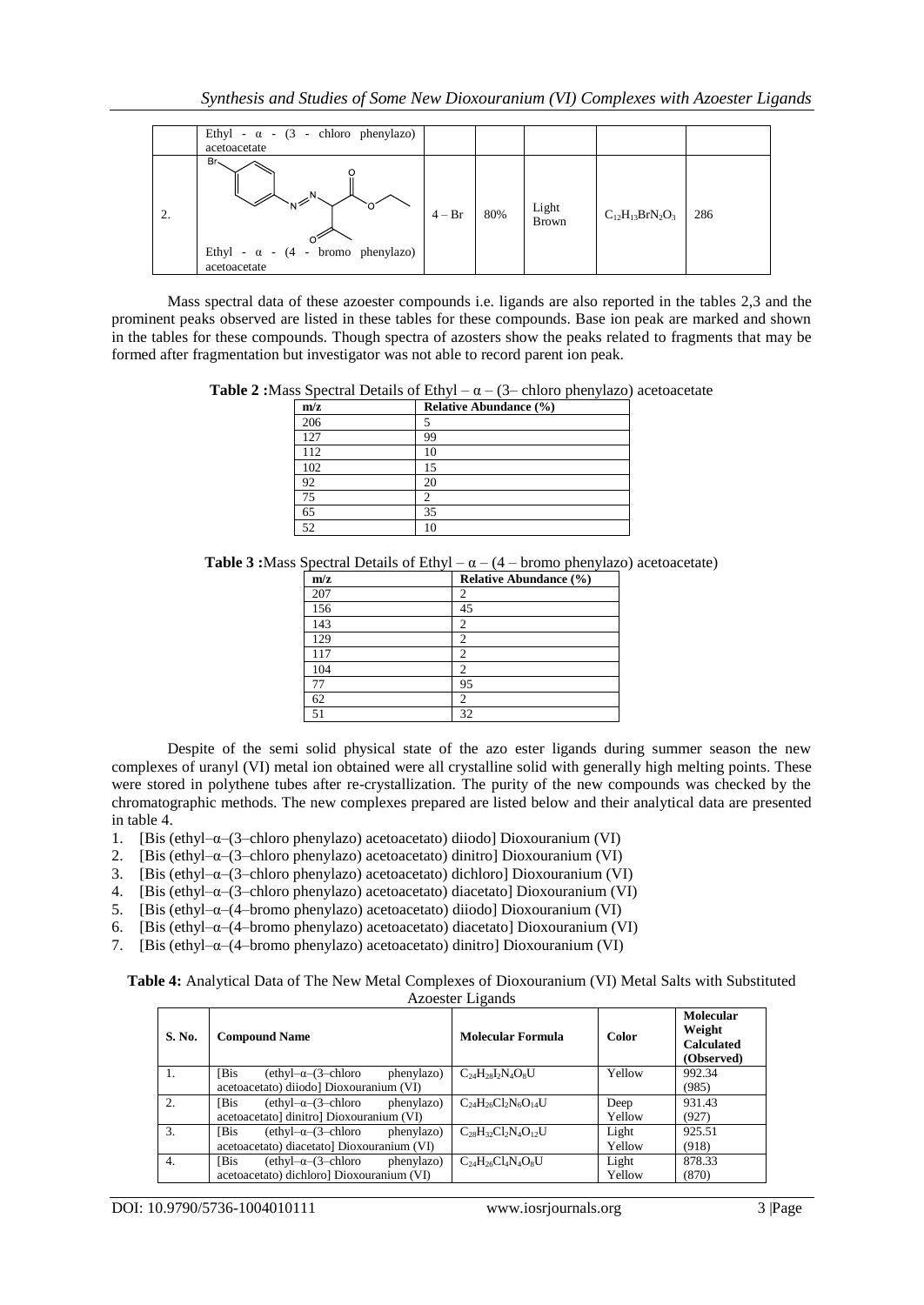| C.  | <b>IBis</b> | $(\text{ethyl-}\alpha-(4-\text{bromo})$    | phenylazo  | $C_{24}H_{26}Br_2I_2N_4O_8U$ | <b>Brown</b> | 1150.13 |
|-----|-------------|--------------------------------------------|------------|------------------------------|--------------|---------|
|     |             | acetoacetato) diiodo] Dioxouranium (VI)    |            |                              |              | (1145)  |
| 6.  | <b>IBis</b> | $(ethyl-\alpha-(4-bromo$                   | phenylazo) | $C_{24}H_{26}Br_2N_6O_{14}U$ | <b>Brown</b> | 1020.33 |
|     |             | acetoacetato) dinitro] Dioxouranium (VI)   |            |                              |              | (1015)  |
| . . | <b>IBis</b> | $(ethyl-\alpha-(4-bromo$                   | phenylazo) | $C_{29}H_{35}Br_2N_4O_{12}U$ | <b>Brown</b> | 1029.44 |
|     |             | acetoacetato) diacetato] Dioxouranium (VI) |            |                              |              | (1020)  |

All of these complexes are insoluble in common organic solvents. They were sparingly soluble in DMF and DMSO. Conductivity measurements in DMF for these complexes were too low to account for any disassociation of these complexes in DMF at the concentration of the  $10^{-5}$  M. Hence, these complexes may be regarded as non electrolytes.

## **IR spectral studies**

IR spectral analysis of the azoester ligands used for complex formation along with that of the representative complexes are reported in the tables 5-10. The N=N stretching vibration<sup>15</sup> of a symmetrical transazo compound is forbidden in the infra red spectrum but absorbs and appears ca 1576 cm<sup>-1</sup> region of the Raman spectrum. Unsymmetrical para-substituted azo-benzenes in which the substituent is an electron donating group absorbs ca 1429 cm<sup>-1</sup>. The bands are weak because of the non-polar nature of the bond. The bands at  $1570 \text{ cm}^{-1}$ and 1590 cm<sup>-1</sup> due to  $v(N=N)$  undergo batho-chromic shift to 1550 cm<sup>-1</sup> in metal complexes clearly indicates that one of the azo nitrogen is bonded to the metal atom.<sup>16-17</sup>

**Table 5 :** IR Absorption frequency  $(cm^{-1})$  of [Bis (Ethyl- $\alpha$ -(3-Chloro phenylazo acetoacetato) dinitro) dioxouranium (VI)

| <b>Assignment</b>            | Ligand | <b>Complex</b> |  |  |
|------------------------------|--------|----------------|--|--|
| Aromatic $C - H$ stretching  | 3200   | 3350           |  |  |
| $C = O$ Stretching ester     |        |                |  |  |
| $C - N$ Stretching           | 1425   | 1580           |  |  |
| Stretching vibration         | 1350   | 1390           |  |  |
| Bending                      | 1225   |                |  |  |
| $C - Cl$ Stretching          | 1100   | 1080           |  |  |
| Out of place CH vibration    | 900    |                |  |  |
| Out of place $C - H$ Bending | 800    | 890            |  |  |
| Out of place $C = C$ Bend    | 700    | 710            |  |  |
| $M - N$ vibration            | ۰      | 490            |  |  |

**Table 6:** IR Absorption frequency  $(cm^{-1})$  of [Bis (Ethyl- $\alpha$ -(3-Chloro phenylazo acetoacetato) diacetato) dioxouranium (VI)

| <b>Assignment</b>              | Ligand | <b>Complex</b> |
|--------------------------------|--------|----------------|
| Aromatic CH stretching         | 3100   | 3350           |
| $C = O$ Stretching ester       | 1700   | 1700           |
| $C - N$ Stretching             | 1425   | 1500           |
| $C - Cl$ Stretching            | 1100   | 1080           |
| Out of place $C - H$ vibration | 900    | 910            |
| Out of place $C - C$ Bending   | 700    | 690            |
| $M - N$ vibration              |        | 490            |

**Table 7 :** IR Absorption frequency  $(cm^{-1})$  of [Bis (Ethyl- $\alpha$ –(3–Chloro phenylazo acetoacetato) dichloro) dioxouranium (VI)

| <b>Assignment</b>           | Ligand | <b>Complex</b> |
|-----------------------------|--------|----------------|
| Aromatic $C - H$ stretching | 3100   | 3300           |
| $C = O$ Stretching ester    | 1720   | 1760           |
| $C - N$ Stretching          | 1425   | 1500           |
| Stretching vibration        | 1350   | 1400           |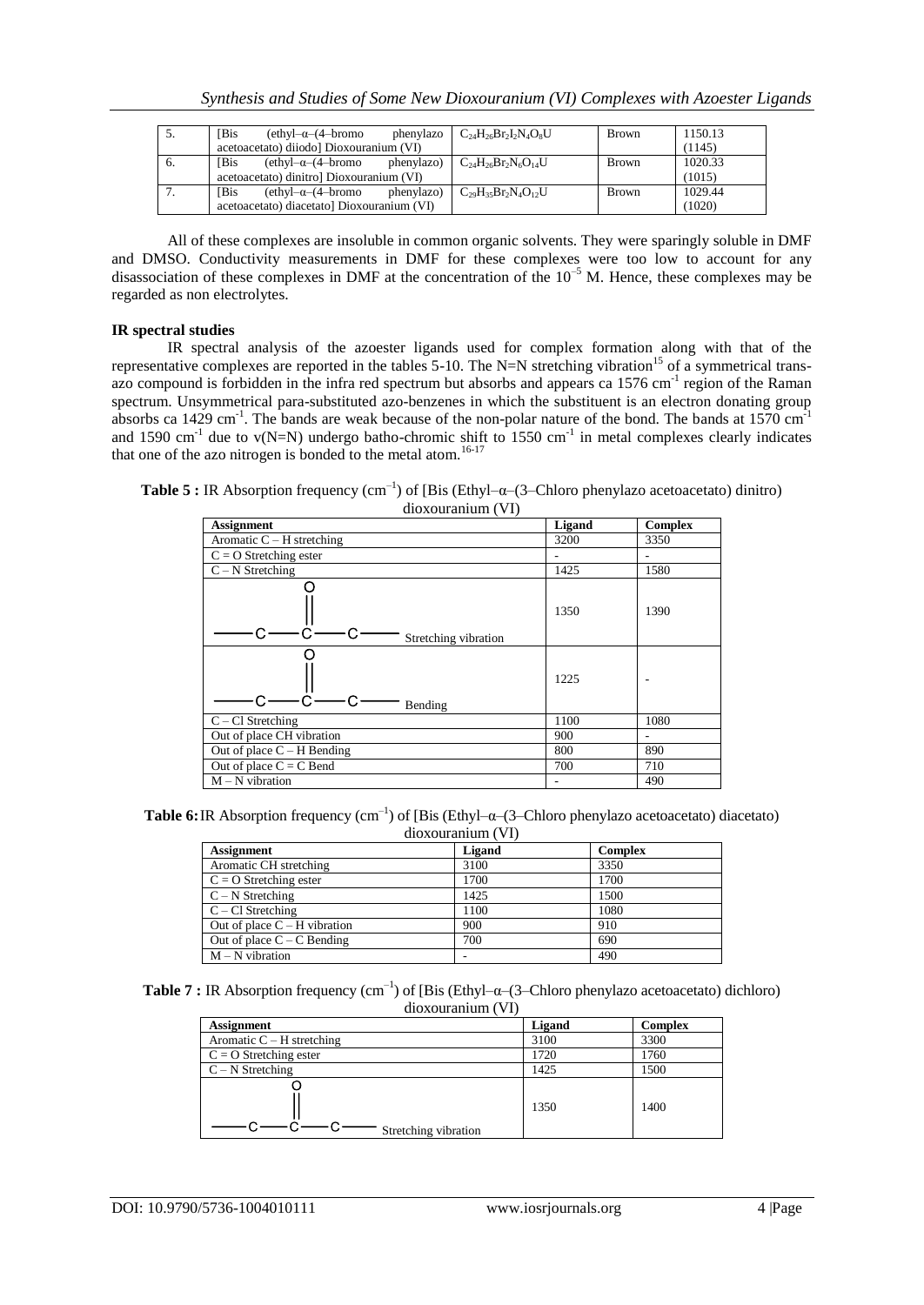| Bending                        | 1225 | 1200 |
|--------------------------------|------|------|
| $C - Cl$ Stretching            | 1100 | 1100 |
| Out of place $C - H$ vibration | 900  | 850  |
| Out of place $C - H$ Bending   | 800  | 800  |
| Out of place $C = C$ Bend      | 700  | 700  |
| $M - N$ vibration              |      | 480  |

**Table 8 :** IR Absorption frequency  $(cm^{-1})$  of [Bis (Ethyl- $\alpha$ -(4-bromo phenylazo acetoacetato) diiodo) dioxouranium (VI)

| <b>Assignment</b>                           | Ligand | <b>Complex</b> |
|---------------------------------------------|--------|----------------|
| Aromatic CH stretching                      | 3200   | 3400           |
| $C=O$ stretching in ester                   | 1750   | 1600           |
| $C=C$ stretching                            | 1520   | 1520           |
| $C=O$ stretching in ester                   | 1350   | 1390           |
| <b>Disubstituted Benzene</b>                | 1100   | 1080           |
| $C-H$ deformation for disubstituted benzene | 800    | 800            |
| $C - Br$ stretching                         | 550    | 600            |
| $M - N$ vibration                           |        | 480            |

**Table 9 :** IR Absorption frequency  $(cm^{-1})$  of [Bis (Ethyl- $\alpha$ -(4-bromo phenylazo acetoacetato) diacetato) dioxouranium (VI)

| <b>Assignment</b>                           | <b>Ligand</b> | <b>Complex</b> |
|---------------------------------------------|---------------|----------------|
| Aromatic CH stretching                      | 3200          | 3250           |
| $C=O$ stretching in ester                   | 1750          | 1600           |
| $C=C$ stretching                            | 1520          | 1510           |
| $C=O$ stretching in ester                   | 1350          | 1310           |
| <b>Disubstituted Benzene</b>                | 1100          | 1100           |
| $C-H$ deformation for disubstituted benzene | 800           | 810            |
| $C - Br$ stretching                         | 550           | 520            |
| $M - N$ vibrational                         |               | 480            |

**Table 10 :** IR Absorption frequency  $(cm^{-1})$  of [Bis (Ethyl- $\alpha$ –(4–bromo phenylazo acetoacetato) dinitro) dioxouranium (VI) Solvent  $C_2H_5OH$ 

| $\frac{1}{2}$                                 |        |                |  |  |  |
|-----------------------------------------------|--------|----------------|--|--|--|
| <b>Assignment</b>                             | Ligand | <b>Complex</b> |  |  |  |
| Aromatic $C - H$ stretching                   | 3200   | 3450           |  |  |  |
| $C = O$ stretching in ester                   | 1750   | 1600           |  |  |  |
| $C=C$ stretching                              | 1520   | 1550           |  |  |  |
| $C=O$ stretching in ester                     | 1350   | 1390           |  |  |  |
| <b>Disubstituted Benzene</b>                  | 1100   | 1100           |  |  |  |
| $C - H$ deformation for disubstituted benzene | 800    | 850            |  |  |  |
| $C - Br$ stretching                           | 550    | 550            |  |  |  |
| $M - N$ vibration                             | -      | 480            |  |  |  |
|                                               |        |                |  |  |  |

**Table 11:** IR Absorption frequency  $(cm^{-1})$  of [Bis (Ethyl- $\alpha$ -(4-bromo phenylazo acetoacetato) dinitro) dioxouranium (VI) Solvent  $C_2H_5OH + KOH$ 

| <b>Assignment</b>                           | Ligand | <b>Complexes</b> |  |  |  |
|---------------------------------------------|--------|------------------|--|--|--|
| Aromatic $C - M$ stretching                 | 3200   | 3450             |  |  |  |
| $C=O$ stretching in ester                   | 1750   | 1760             |  |  |  |
| $C=C$ stretching                            | 1520   | 1520             |  |  |  |
| $C=O$ stretching in ester                   | 1350   | 1400             |  |  |  |
| <b>Disubstituted Benzene</b>                | 1100   | 1100             |  |  |  |
| $C-H$ deformation for disubstituted benzene | 800    | 900              |  |  |  |
| $C - Br$ stretching                         | 550    | 760              |  |  |  |
| $M - N$ vibration                           |        | 490              |  |  |  |

Infrared (IR) spectroscopy has also been proved to be a tool to establish anions present in the complexes. In this present paper nitrate  $(NO_3)$ ; acetate  $(CH_3COO)$ ; and halo  $(X=Cl^{\dagger}$  and I<sup>-</sup>) are chiefly used as anionic counter part to metal ions in the complexes under investigation. The IR studies of nitrato ions in these complexes under studies are reported in table 12 below.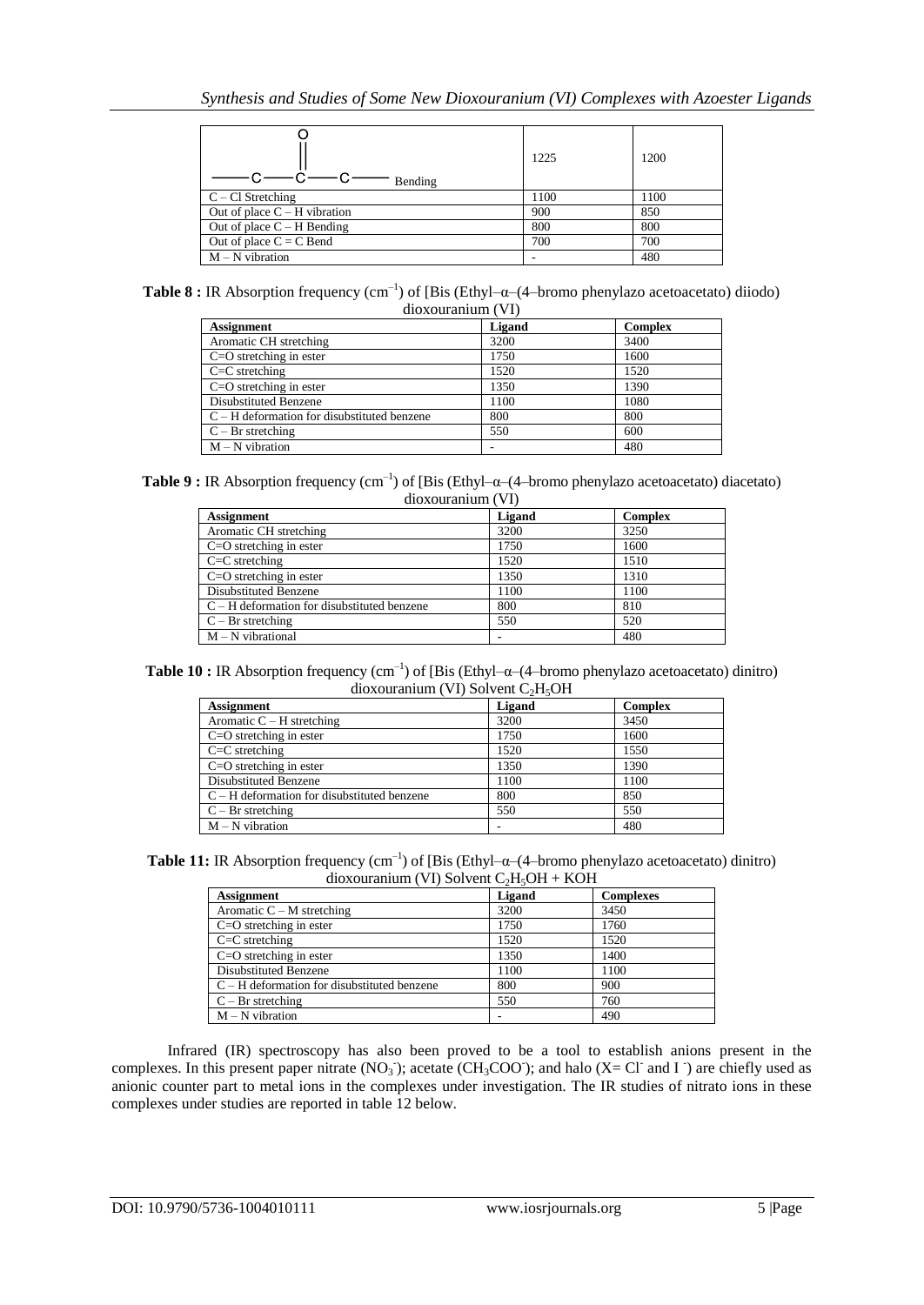| AZUESIEI LIPAIIUS                        |                |                |                  |                  |       |                 |      |
|------------------------------------------|----------------|----------------|------------------|------------------|-------|-----------------|------|
| <b>Complexes</b>                         | $\mathbf{v}_4$ | $\mathbf{U}_1$ | $\mathbf{v}_2$   | $v_{6}$          | $v_3$ | $\mathbf{v}_5$  | Ref. |
| $UO2(NO3)2$ .2(MeP)                      | 1510 sh        | 1310 s         | $1040 \text{ m}$ | $805 \text{ sh}$ | 742 m | $705 \text{ m}$ | 8.9  |
| $UO2(NO3)2 (MPP)$                        | 1500 s         | 1280 w         | $1025$ s         | $820 \text{ m}$  | 755 s |                 | 8.9  |
| $UO2(NO3)2 (MNP)$                        | 1500 sh        | 1310 m         | $1040 \text{ m}$ | $805 \text{ m}$  | 742 w | 705 w           | 8.9  |
| <b>Bis</b><br>$(Ethyl-\alpha-(3-chloro)$ | 1500 sh        | 1310 sh        | $1040 \text{ m}$ | $820 \text{ m}$  | 750 w | 710 w           | This |
| phenylazo<br>acetoacetato)               |                |                |                  |                  |       |                 | work |
| dinitro) Dioxouranium (VI)               |                |                |                  |                  |       |                 |      |
| <b>Bis</b><br>$(Ethvl-a-(4-bromo$        | 1510 s         | 1300 sh        | 1050 w           | 825 w            | 760 m | 710 w           | This |
| phenylazo<br>acetoacetato)               |                |                |                  |                  |       |                 | work |
| dinitro) Dioxouranium (VI)               |                |                |                  |                  |       |                 |      |

Table 12: Infrared Absorption frequencies (cm<sup>-1</sup>) of Nitrato Groups of dioxouranium (VI) metal Complexes of Azoester Ligands

Lever separation rule may be applied to distinguish between mono-dentate or bi-dentate nitrate ions. Lever et. al<sup>18</sup> showed that this to be true that the separation for mono-dentate nitrate in  $(v_1 - v_4)$  is appeared to be  $5 - 26$  cm<sup>-1</sup> and that for bi-dentate nitrate group this may lies in 20–60 cm<sup>-1</sup>. This method has been tried in present complexes and a separation of Ca  $250 - 200$  cm<sup>-1</sup> in the combination bands in the region  $1550 - 1290$  $\text{cm}^{-1}$  has been investigated which suggest that nitrate ion may be bi-dentate in nature in these complexes<sup>19-21</sup>. Similar to nitrate, acetate ion in the present study of complexes also appears to be bi-dentate ligand. In the case of halo complexes (M-X) IR spectral vibrations could not be assigned because they are out of the range of studied region used in the present investigations.

#### **Oxocation (O=U=O) Vibrations:**

Uranyl (VI or dioxouranium (VI) ion is quite peculiar both in its own structure and in its coordination behavior. This ions retains its identity over a wide range of vibrations in experimental conditions and can be considered as a single particle from geometric point of view. It has four fundamental vibrations viz.

(i) Non-degenerate symmetric stretching vibration  $v_2$  (normally IR forbidden ~900-800 cm<sup>-1</sup>)

(ii) Non-degenerate symmetric stretching vibration  $v_3$  (usually IR active ~1000-900 cm<sup>-1</sup>) and

(iii) Doubly degenerate O-U-O bending vibration  $v_2$  (IR active ~750-700 cm<sup>-1</sup>)

In the present investigation the U=O in all the cases has been assigned  $v_3$  and  $v_1$  approximately in the region 920-890  $\text{cm}^{-1}$  and 850–800  $\text{cm}^{-1}$  respectively as recorded and shown in table 13.

**Table 13:** Oxocation (O=U=O) Related Vibrations  $v_1$  and  $v_3$  (cm – 1) for Dioxouranium (VI) Complexes of Azoester Ligands

| <b>Complexes</b>                                                                               | $\mathbf{v}_1$  | $v_3$  |
|------------------------------------------------------------------------------------------------|-----------------|--------|
| [Bis (Ethyl- $\alpha$ -(4-bromo phenylazo) acetoacetato) diacetato] dioxouranium (VI)          |                 | 920 s  |
| [Bis (Ethyl- $\alpha$ -(3-chloro phenylazo) acetoacetato) diacetato] dioxouranium (VI)         | 820 sh          | 910 s  |
| [Bis (Ethyl- $\alpha$ -(3-chloro phenylazo) acetoacetato) dinitro] dioxouranium (VI)           | 825 w           | 890 s  |
| [Bis (Ethyl- $\alpha$ -(4-bromo phenylazo) acetoacetato) dinitro] dioxouranium (VI)<br>Solvent | 825 w           | 900 s  |
| C <sub>2</sub> H <sub>5</sub> OH+KOH                                                           |                 |        |
| [Bis (Ethyl- $\alpha$ -(4-bromo phenylazo) acetoacetato) dinitro] dioxouranium (VI) Solvent    | $850 \text{ m}$ | 900 sh |
| $C_2H_5OH$                                                                                     |                 |        |
| [Bis (Ethyl- $\alpha$ -(3-chloro phenylazo) acetoacetato) dichloro] dioxouranium (VI)          | 850 m           | 900 sh |
| [Bis (Ethyl-α-(3-chloro phenylazo) acetoacetato) diiodo] dioxouranium (VI)                     | 810 w           | 890 s  |
| [Bis (Ethyl- $\alpha$ -(4-bromo phenylazo) acetoacetato) diiodo] dioxouranium (VI)             | 800 s           | 920 s  |

#### **UV- Visible spectral studies**

UV- Visible spectral analysis of some of the representative complexes have also been done and these are reported in tables 14,15 below

| <b>Table 14 :</b> UV-Visible Spectra of Ethyl- $\alpha$ -(3-Chlorophenyl azo aceto acetato) and Various Complexes with |  |
|------------------------------------------------------------------------------------------------------------------------|--|
| Dioxouranium (VI) Transition (nm)                                                                                      |  |

| S. No.     | Ligands/Complex                                                                          | $\pi - \pi^*$ | $\pi - \pi^*$ |
|------------|------------------------------------------------------------------------------------------|---------------|---------------|
| 1.         | Ethyl – $\alpha$ – $(3$ –Chloro phenylazo) acetoacetate                                  | 402           | 487           |
| <u>، ،</u> | [Bis (Ethyl – $\alpha$ –(3–Chloro phenylazo) acetoacetato) diiodo] dioxouranium (VI)     | 340           | 360           |
|            | [Bis (Ethyl – $\alpha$ –(3–Chloro phenylazo) acetoacetato) dinitro] dioxouranium (VI)    | 340           | 360           |
| 4.         | [Bis (Ethyl- $\alpha$ -(3-Chloro phenylazo) acetoacetato) diaceteto] dioxouranium (VI)   | 450           | 460           |
|            | [Bis (Ethyl – $\alpha$ – (3–Chloro phenyl azo) acetoacetato) dichloro] dioxouranium (VI) | 450           | 460           |

**Table 15 :** UV–Visible Spectra of Ethyl–α–(4–bromo phenylazo) aceto acetato) and Various Complexes with Dioxouranium (VI) Transition (nm)

| S. No.   | <b>Ligands/Complex</b>                                                                             | $\mathbf{r}$    |     |
|----------|----------------------------------------------------------------------------------------------------|-----------------|-----|
| .        | Ethyl<br>-bromo phenvlazo) acetoacetate<br>$\sim$<br>$-\alpha - (4 -$                              | $\gamma$ $\tau$ | 437 |
| <u>.</u> | [Bis (Ethyl-<br>VI.<br>-bromo phenylazo) acetoacetato) diiodo!<br>$\sim$<br>dioxouranium<br>$\sim$ | 360             | 440 |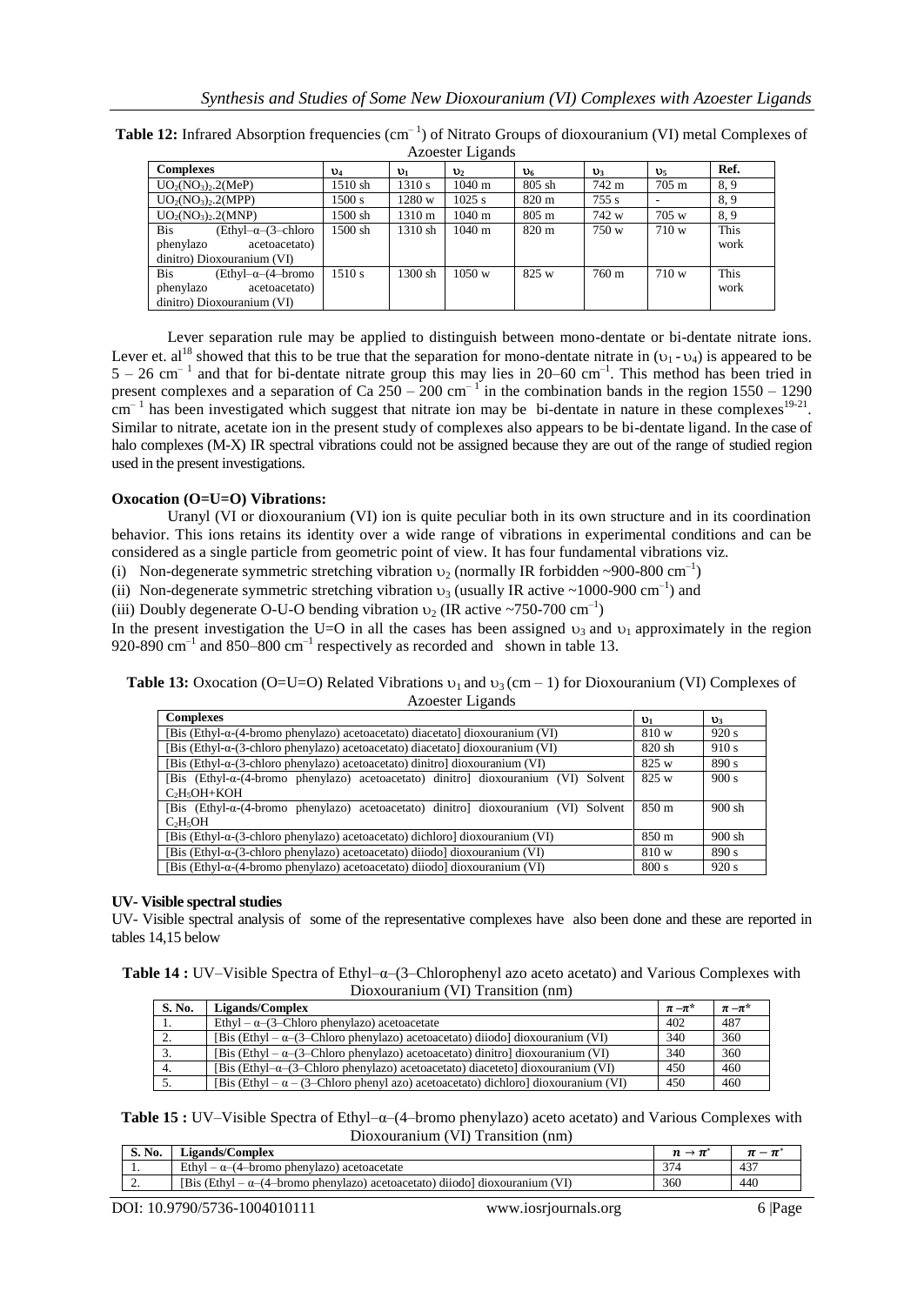| <u>.</u> | [Bis (Ethyl – $\alpha$ –(4–bromo phenylazo) acetoacetato) diacetato] dioxouranium (VI)                           | 360 | 420 |
|----------|------------------------------------------------------------------------------------------------------------------|-----|-----|
|          | [Bis (Ethyl – $\alpha$ –(4 –bromo phenylazo) acetoacetato) dinitro] dioxouranium (VI) solvent<br>$C_2H_5OH$      | 320 | 360 |
|          | [Bis (Ethyl – $\alpha$ –(4–bromo phenylazo) acetoacetato) dinitro] dioxouranium (VI) solvent<br>$C_2H_5OH + KOH$ | 400 | 410 |

#### **Magnetic Behaviour of Complexes:**

Complexes of uranyl (VI) metal salts are diamagnetic in nature depending upon the other ions present and the corresponding ligand field. The magnetic susceptibilities are independent of field strength and temperature. In the present studies complexes are weakly diamagnetic as observed $^{22-24}$ .

#### **DTA studies of the Complexes**

The results of these Differential Thermal Analysis (DTA) studies which are carried out on representative complexes under studies are reported in Table 13 -14. The observed DTA graphs clearly show the stability of complexes up to considerably higher temperature range. The peaks located as EXO and ENDO peaks are mentioned in tables below. In all of these cases oxides are formed as final products of analysis viz. stable ThO<sub>2</sub> and U<sub>3</sub>O<sub>8</sub> over a comparatively high range of temperatures. These studies confirm the high stability of these complexes under studies up to high temperature. In intermediate steps of DTA analysis it has been suggested that ligand moiety may left the complex molecules. Results of DTA are presented in tables 16 and 17.

**Table 16 :** DTA Study of [Bis (Ethyl-α-(3-chloro phenylazo) acetoacetato) diacetato] Dioxouranium (VI)

| S. No. | <b>Temperature Range</b> $(^{\circ}C)$ | Peaks | <b>Final Product</b> |
|--------|----------------------------------------|-------|----------------------|
|        | $110^{\circ} - 120^{\circ}$            | Endo  |                      |
| ,.     | $200^{\circ} - 210^{\circ}$            | Exo   |                      |
| J .    | $340^\circ$ - Above                    | Exo   | U3Os                 |

**Table 17:** DTA Study of [Bis (Ethyl-α-(4-bromo phenylazo) acetoacetato) dinitro] Dioxouranium (VI)

| $(C_{24}H_{26}Br_2N_6O_{14}U)$ , Mol. Wt. - 1020.33 |                                                   |              |                      |  |  |  |
|-----------------------------------------------------|---------------------------------------------------|--------------|----------------------|--|--|--|
| <b>S. No.</b>                                       | <b>Temperature Range <math>(^{\circ}C)</math></b> | <b>Peaks</b> | <b>Final Product</b> |  |  |  |
|                                                     | $40^{\circ} - 50^{\circ}$                         | Endo         |                      |  |  |  |
|                                                     | $150^{\circ} - 180^{\circ}$                       | Exo          |                      |  |  |  |
|                                                     | $300^{\circ} - 325^{\circ}$                       | Exo          | $U_3O_8$             |  |  |  |

Based on the studies done on newly synthesized complexes of uranyl(VI) metal salts, their tentative structures were proposed along with their coordination numberswhich are given in figure 3 below.



Exact Mass: 1059.97 Molecular Weight: 1061.23

m/z; 1059.97 (100.0%), 1061.97 (64.2%), 1060.98 (26.5%), 1062.97 (17.7%), 1063.97 (11.5%), 1061.98  $(5.0\%)$ , 1064.97 (2.8%), 1063.98 (2.2%), 1060.97 (1.5%)

Elemental Analysis: C, 27.16; H, 2.47; Cl, 6.68; I, 23.92; N, 5.28; O, 12.06; U, 22.43

**Bis (Ethyl-α(3-chlorophenylazo acetoacetato) diiodo dioxouranium(VI)**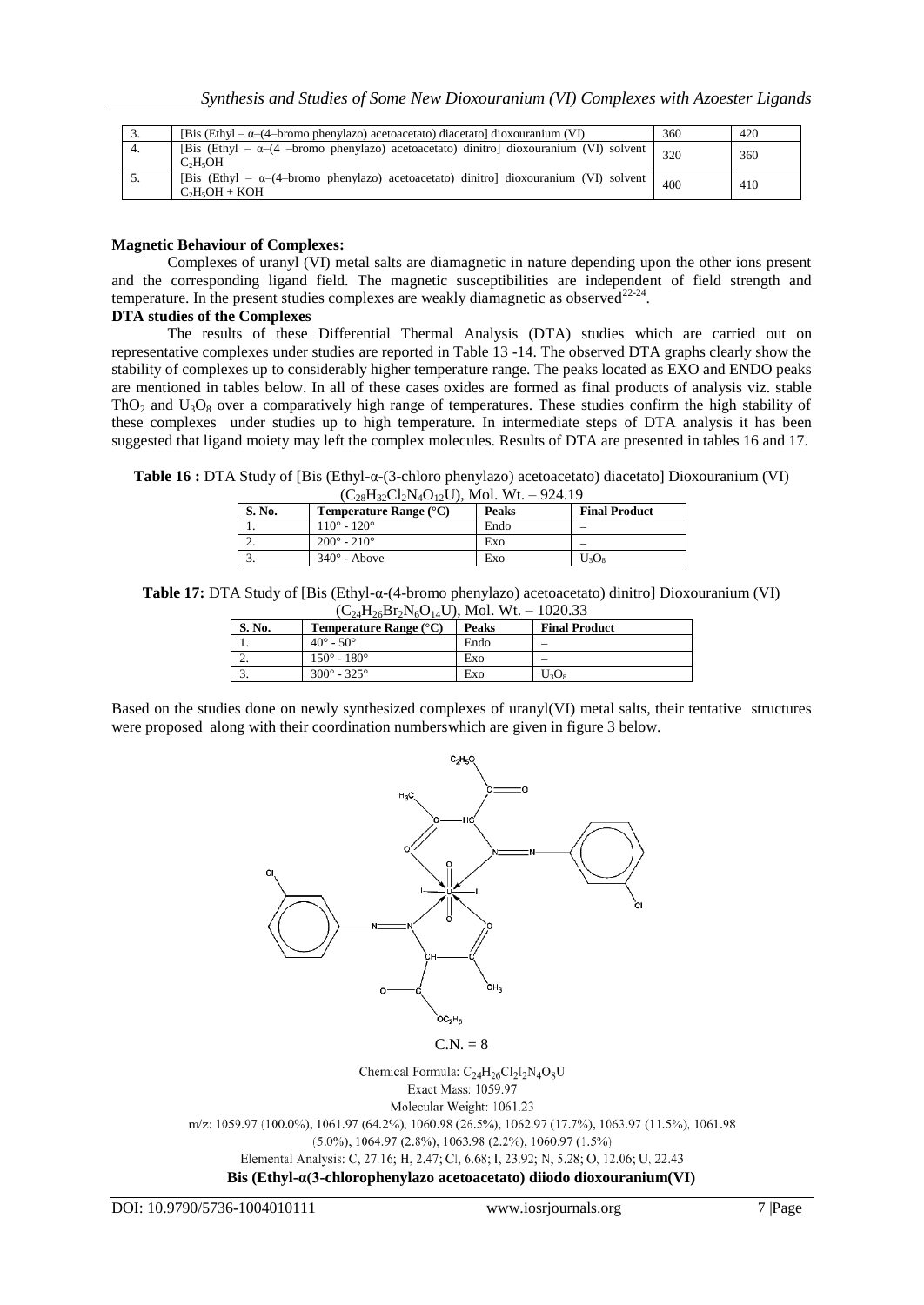

DC<sub>2</sub>H.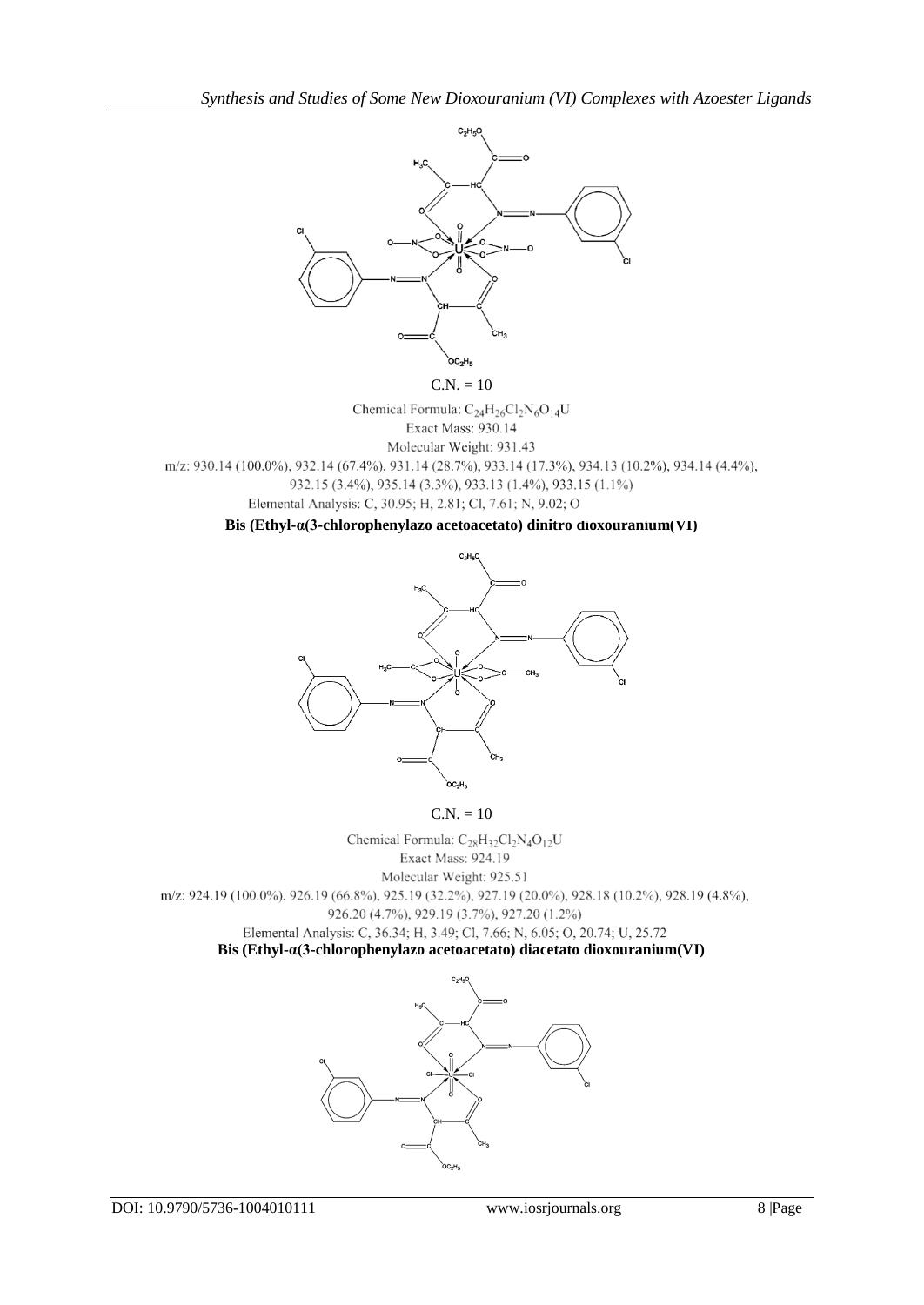$C.N. = 8$ 

Chemical Formula:  $C_{24}H_{26}Cl_4N_4O_8U$ Exact Mass: 876.10 Molecular Weight: 878.33

m/z: 878.10 (100.0%), 876.10 (78.0%), 880.10 (49.8%), 879.10 (28.0%), 877.10 (21.4%), 881.10 (12.8%), 882.09 (10.2%), 878.11 (3.9%), 880.11 (3.4%), 883.10 (2.9%), 882.10 (2.6%) Elemental Analysis: C, 32.82; H, 2.98; Cl, 16.15; N, 6.38; O, 14.57; U, 27.10

**[Bis(Ethyl-α(3-chlorophenylazo acetoacetato) dichloro] dioxouranium (VI)**



$$
C.N. = 8
$$

Chemical Formula:  $C_{24}H_{26}Br_2I_2N_4O_8U$ Exact Mass: 1147.87 Molecular Weight: 1150.13 m/z: 1149.87 (100.0%), 1147.87 (51.5%), 1151.87 (50.6%), 1150.87 (27.7%), 1148.87 (14.1%), 1152.87 (13.0%), 1151.88 (3.4%), 1153.87 (2.6%), 1149.88 (2.6%) Elemental Analysis: C, 25.06; H, 2.28; Br, 13.89; I, 22.07; N, 4.87; O, 11.13; U, 20.70

**[Bis(Ethyl-α(4-bromophenylazo acetoacetato) diiodo] dioxouranium (VI)**



Chemical Formula:  $C_{24}H_{26}Br_2N_6O_{14}U$ Exact Mass: 1018.04 Molecular Weight: 1020.33 m/z: 1020.04 (100.0%), 1018.04 (49.7%), 1022.03 (47.0%), 1021.04 (26.0%), 1019.04 (14.4%), 1023.04  $(13.5\%), 1022.04 (6.6\%), 1024.04 (3.0\%), 1021.03 (2.2\%), 1023.03 (1.0\%)$ Elemental Analysis: C, 28.25; H, 2.57; Br, 15.66; N, 8.24; O, 21.95; U, 23.33

 $C.N. = 10$ 

# **[Bis (Ethyl-α(4-bromo phenylazo aceto acetato) dinitro] dioxouranium (VI)**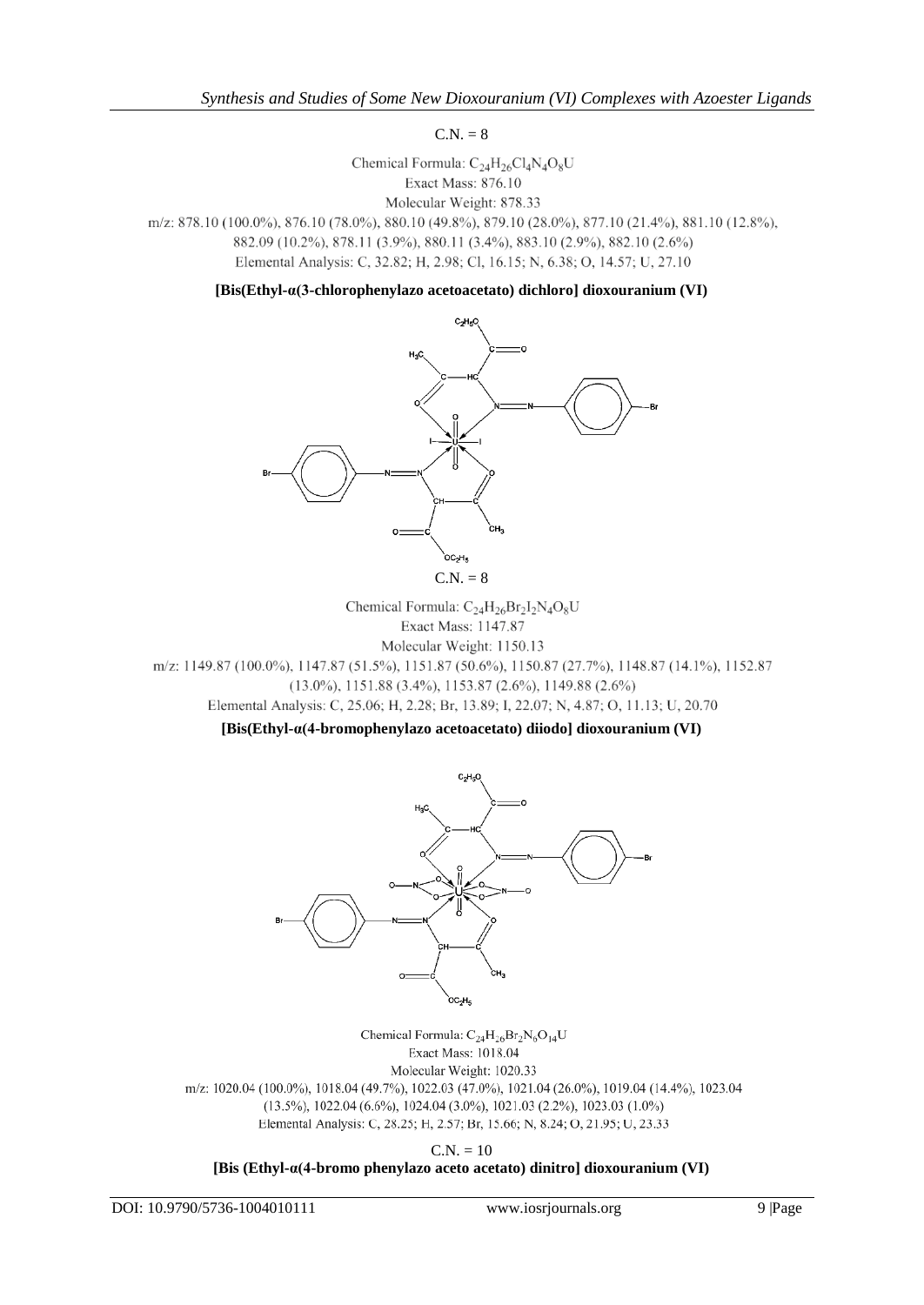

# Exact Mass: 1027.11

Molecular Weight: 1029.44 m/z: 1029.11 (100.0%), 1027.11 (51.4%), 1031.11 (51.4%), 1030.  $\overline{1}$ (16.4%), 1031.12 (5.1%), 1029.12 (3.8%), 1033.12 (2.6%), 1033.11 (1.4%), 1032.12 (1.3%), 1030.12 (1.1%) Elemental Analysis: C, 33.83; H, 3.43; Br, 15.52; N, 5.44; O, 18.65; U, 23.12

**[Bis(Ethyl-α(4-bromophenylazo acetoacetato) diacetato] dioxouranium (VI) Figure 3**

# **Antimicrobial studies of Complexes:**

The antimicrobial activities of different representative complex compound samples under studies were tested against different microbial species using Methods reported earlier<sup>25-27</sup> on nutrient agar NA medium using paper disc method. Results obtained are presented in the table 18,19 given below. None of the complex compound products showed any significant antimicrobial activity

**Table 18:**Biological Activity Zone of Inhibition for Fungal Growth for Various Complexes of

Dioxouranium(VI)

| Complexes (20 mg/ml)                                                      | Zone of Inhibition (mm) |         |                           |             |             |  |  |  |
|---------------------------------------------------------------------------|-------------------------|---------|---------------------------|-------------|-------------|--|--|--|
|                                                                           | Fungal<br>M.F.          | SP M.G. | $\mathbf{A}.\mathbf{N}$ . | <b>P.S.</b> | <b>S.C.</b> |  |  |  |
|                                                                           |                         |         |                           |             |             |  |  |  |
| Control Cyclohexamide (10 mg/ml)                                          | 10                      | 12      | 16                        | 16          | 20          |  |  |  |
| Bis<br>diiodol<br>$(Ethyl-\alpha-(3-chloro)$ phenylazo)<br>acetoacetato)  |                         |         |                           |             |             |  |  |  |
| Dioxouranium (VI)                                                         |                         |         |                           |             |             |  |  |  |
| dinitrol<br>[Bis (Ethyl- $\alpha$ - (3-chloro phenylazo)<br>acetoacetato) |                         |         |                           |             |             |  |  |  |
| Dioxouranium (VI)                                                         |                         |         |                           |             |             |  |  |  |

MF= Microsporum fulvum MG= Microsporum gypseum

AN= Aspergillus niger PS= Penicillium species

SC= Saccharomyces cerevisiae

**Table 19:** Biological Activity Zone of Inhibition for Bacterial Growth for Various Complexes of Dioxouranium

| Complexes (20 mg/ml) |                            |            |               |          | Zone of Inhibition (mm) |           |      |      |             |  |
|----------------------|----------------------------|------------|---------------|----------|-------------------------|-----------|------|------|-------------|--|
|                      |                            |            |               |          | <b>Bacterial</b>        | <b>SP</b> | E.C. | S.A. | <b>B.S.</b> |  |
|                      |                            |            |               |          | E.A.                    | P.V.      |      |      |             |  |
|                      | Tetracycline (10 mg/ml)    |            |               |          | 20                      | 25        | 10   | 32   | 30          |  |
| <b>Bis</b>           | $(Ethvl-\alpha-(3-chloro)$ | phenylazo) | acetoacetato) | diiodol  |                         |           | -    | 8    |             |  |
| Dioxouranium (VI)    |                            |            |               |          |                         |           |      |      |             |  |
| 'Bis                 | $(Ethvl–\alpha–(3–chloro)$ | phenylazo) | acetoacetato) | dinitrol |                         |           |      | 8    |             |  |
|                      | Dioxouranium (VI)          |            |               |          |                         |           |      |      |             |  |

EA= Enterobacter aerogens PV= Proteus vulgaris

EC= Escherichia coil SA= Staphylococcus aureus

BS= Bacillus subtilis